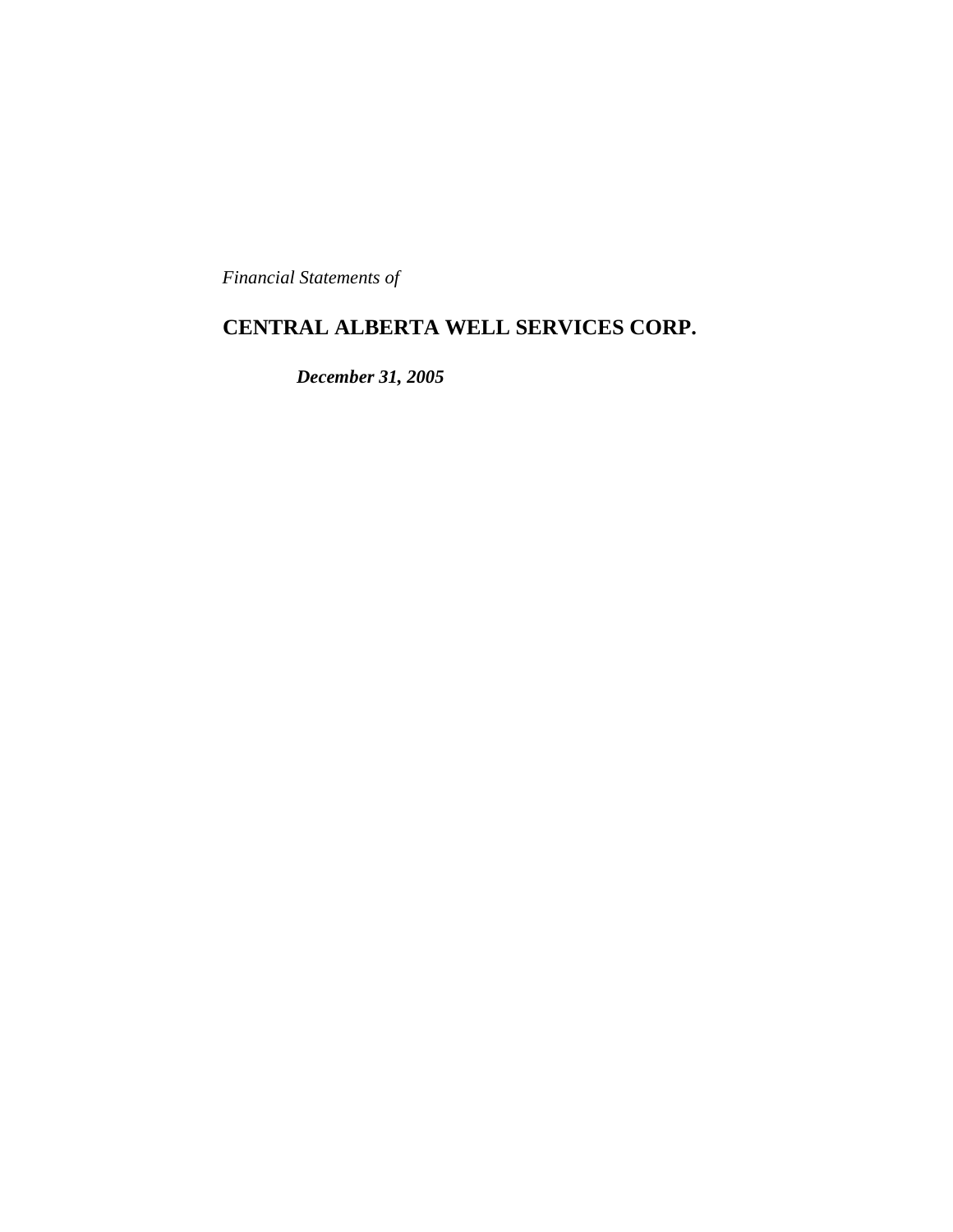

**KPMG LLP** 200-205 5 Avenue SW Calgary AB T2P 4B9 **Internet** www.kpmg.ca

**Chartered Accountants** Telephone (403) 691-8000<br>200-205 5 Avenue SW **Telephone** Fax (403) 691-8008

# **AUDITORS' REPORT TO THE SHAREHOLDERS**

We have audited the balance sheet of Central Alberta Well Services Corp. as at December 31, 2005 and the statements of loss and deficit and cash flows for the period from incorporation on March 1, 2005 to December 31, 2005. These financial statements are the responsibility of the Company's management. Our responsibility is to express an opinion on these financial statements based on our audit.

We conducted our audit in accordance with Canadian generally accepted auditing standards. Those standards require that we plan and perform an audit to obtain reasonable assurance whether the financial statements are free of material misstatement. An audit includes examining, on a test basis, evidence supporting the amounts and disclosures in the financial statements. An audit also includes assessing the accounting principles used and significant estimates made by management, as well as evaluating the overall financial statement presentation.

In our opinion, these financial statements present fairly, in all material respects, the financial position of the Company as at December 31, 2005 and the results of its operations and its cash flows for the period from incorporation on March 1, 2005 to December 31, 2005 in accordance with Canadian generally accepted accounting principles.

 $KPMG_{LLP}$ 

Chartered Accountants

Calgary, Canada April 26, 2006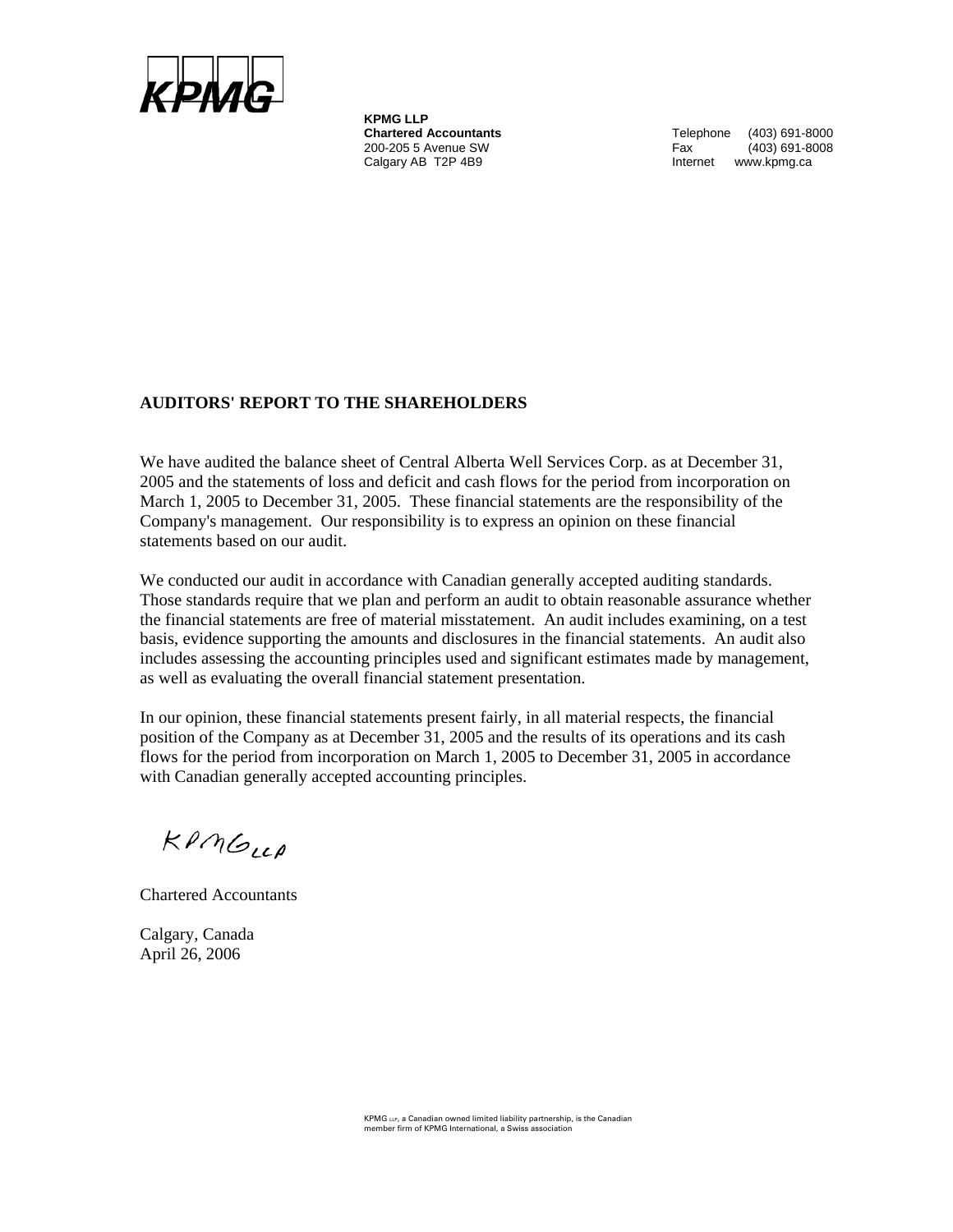# **CENTRAL ALBERTA WELL SERVICES CORP.**

**Balance Sheet As at December 31, 2005**

**ASSETS**

| <b>Current Assets</b>                       |                  |
|---------------------------------------------|------------------|
| Cash                                        | \$<br>2,644,827  |
| Accounts receivable                         | 3,263,105        |
| Shareholder Ioans (note 5)                  | 84,646           |
| Inventory                                   | 289,630          |
| Prepaid expenses and deposits               | 160,088          |
|                                             | 6,442,296        |
| Property and equipment (note 4)             | 19,962,118       |
| Shareholder Ioans (note 5)                  | 211,875          |
| <b>Deferred financing costs</b>             | 38,328           |
| Goodwill (note 3)                           | 519,183          |
|                                             |                  |
|                                             | \$<br>27,173,800 |
|                                             |                  |
| <b>LIABILITIES AND SHAREHOLDERS' EQUITY</b> |                  |
| <b>Current Liabilities</b>                  |                  |
| Accounts payable and accrued liabilities    | \$<br>3,628,656  |
|                                             |                  |
| Long-term Debt (note 6)                     | 4,950,000        |
|                                             | 8,578,656        |
|                                             |                  |
| <b>SHAREHOLDERS' EQUITY</b>                 |                  |
| Share capital (note 7)                      | 21,172,024       |
| Contributed surplus (note 7 (c) and (d))    | 538,829          |
| <b>Deficit</b>                              | (3, 115, 709)    |
|                                             | 18,595,144       |
| <b>Commitments (note 9)</b>                 |                  |
| Subsequent events (note 14)                 |                  |
|                                             | \$<br>27,173,800 |

See accompanying notes to financial statements.

Approved on behalf of the Board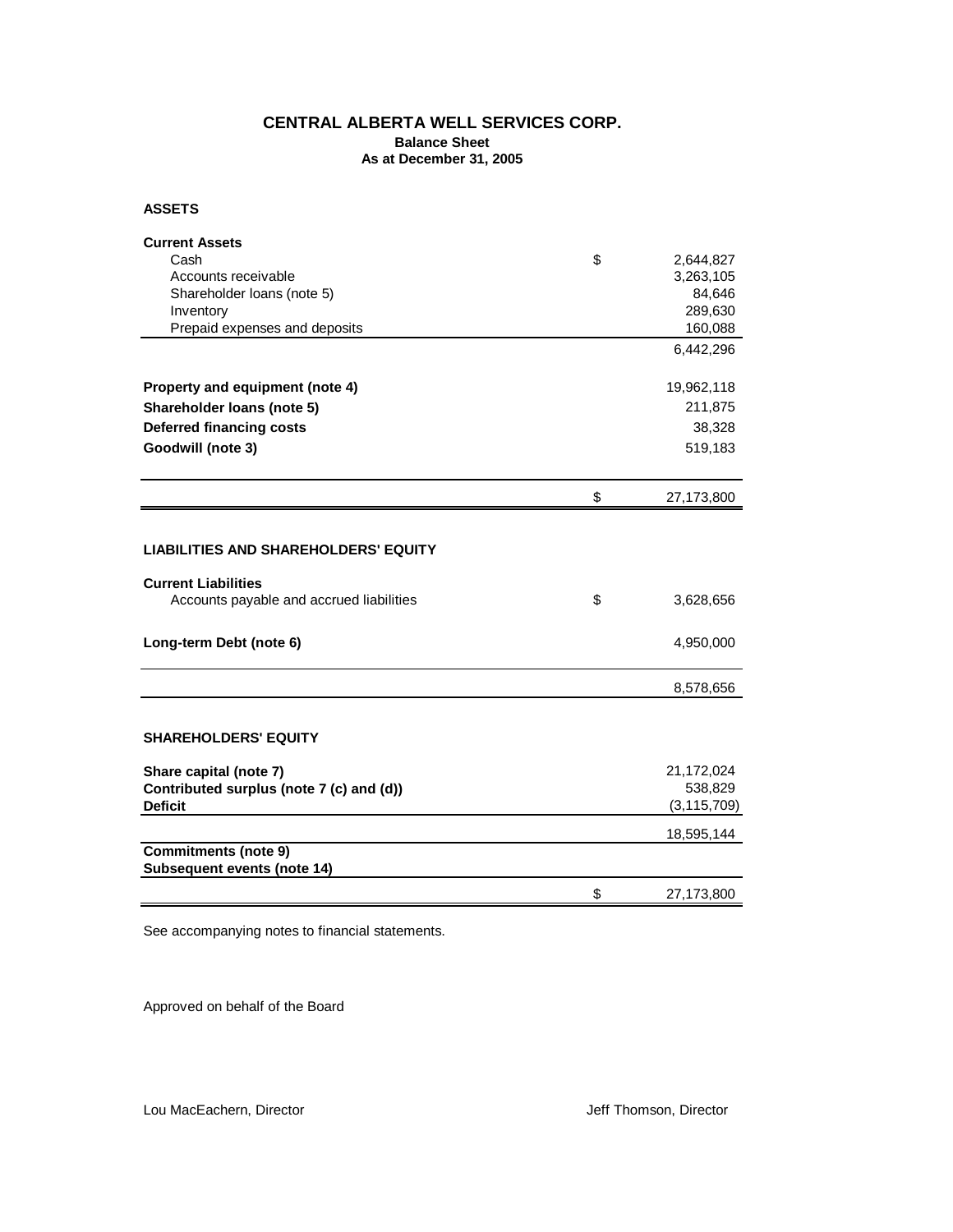# **CENTRAL ALBERTA WELL SERVICE CORP. Statements Of Loss And Deficit**

|                                                                                                                     |    | <b>Ten Months Ended</b><br>December 31, 2005                |  |
|---------------------------------------------------------------------------------------------------------------------|----|-------------------------------------------------------------|--|
| <b>REVENUE</b><br><b>OPERATING COSTS</b>                                                                            | \$ | 2,977,160<br>1,983,151                                      |  |
|                                                                                                                     |    | 994,009                                                     |  |
| <b>OTHER EXPENSES</b><br>General and administrative<br>Interest<br>Depreciation and amortization<br><b>NET LOSS</b> |    | 2,312,287<br>789,678<br>760,316<br>3,862,281<br>(2,868,272) |  |
| <b>DEFICIT, BEGINNING OF PERIOD</b>                                                                                 |    |                                                             |  |
| <b>ADJUSTMENT TO DEFICIT ON REVERSE TAKEOVER (note 3)</b>                                                           |    | (247, 437)                                                  |  |
| DEFICIT, END OF PERIOD                                                                                              | \$ | (3, 115, 709)                                               |  |
|                                                                                                                     |    |                                                             |  |
| <b>BASIC AND DILUTED LOSS PER SHARE (note 7 (e))</b>                                                                | \$ | (0.34)                                                      |  |

**See accompanying notes to financial statements.**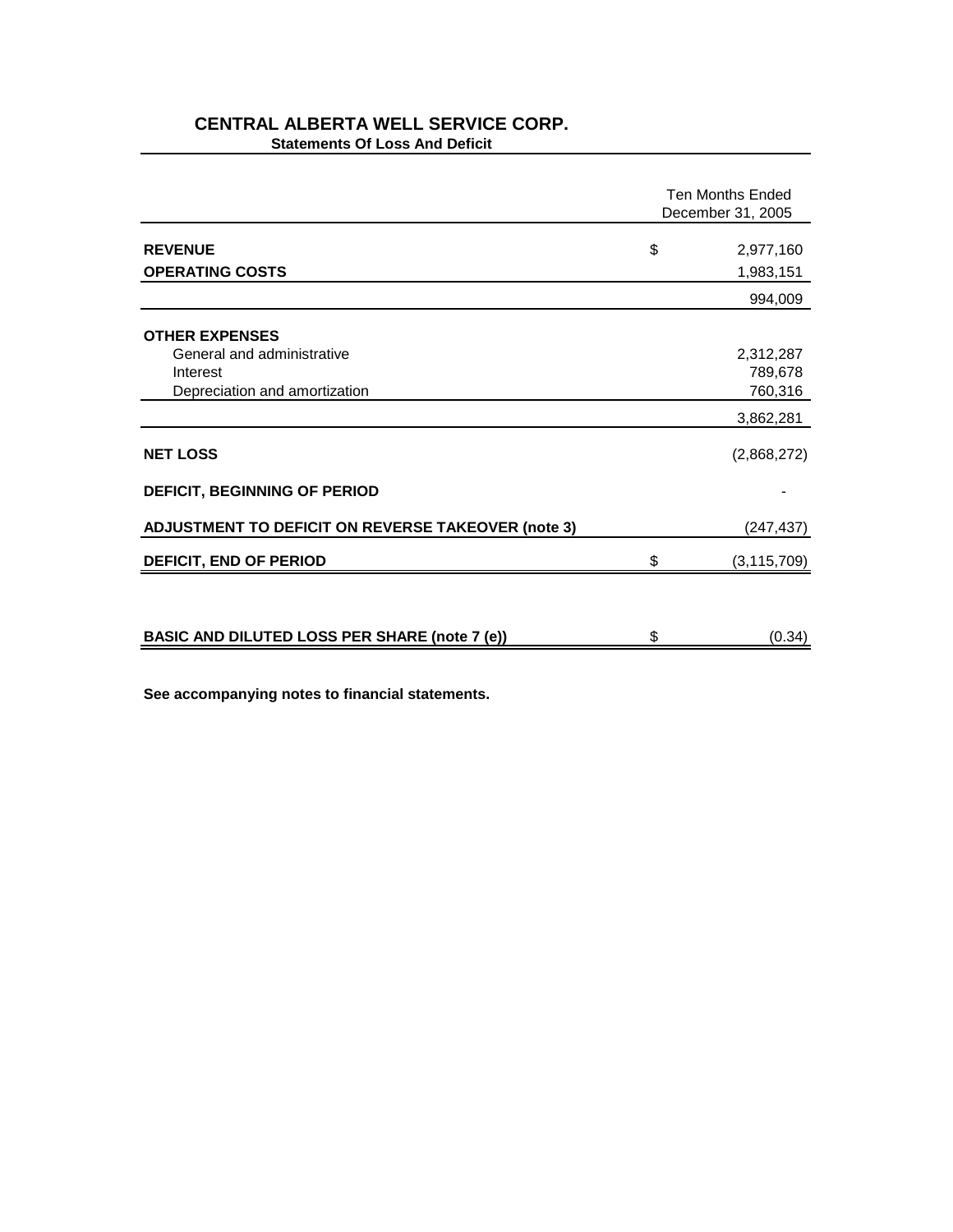|                                                 | <b>Ten Months Ended</b><br>December 31, 2005 |  |
|-------------------------------------------------|----------------------------------------------|--|
| <b>CASH PROVIDED BY (USED IN):</b>              |                                              |  |
| <b>OPERATING:</b>                               |                                              |  |
| Net loss                                        | \$<br>(2,868,272)                            |  |
| Items not affecting cash:                       |                                              |  |
| Stock-based compensation                        | 538,829                                      |  |
| Interest on shareholder loans                   | (14, 021)                                    |  |
| Depreciation and amortization                   | 760,316                                      |  |
|                                                 | (1,583,148)                                  |  |
| Change in non-cash working capital              | (2,593,603)                                  |  |
|                                                 | (4, 176, 751)                                |  |
| <b>INVESTING:</b>                               |                                              |  |
| Business acquisitions (note 3)                  | (2,711,183)                                  |  |
| Purchase of property and equipment              | (18, 414, 596)                               |  |
| Change in non-cash working capital              | 2,387,999                                    |  |
|                                                 | (18, 737, 780)                               |  |
| <b>FINANCING:</b>                               |                                              |  |
| Long-term debt                                  | 4,950,000                                    |  |
| Issue of common shares                          | 3,924,500                                    |  |
| Share issue costs                               | (292, 718)                                   |  |
| Issue of convertible debentures                 | 18,504,900                                   |  |
| Deferred financing costs                        | (1, 244, 824)                                |  |
| Shareholder loans                               | (282, 500)                                   |  |
|                                                 | 25,559,358                                   |  |
|                                                 |                                              |  |
| <b>INCREASE IN CASH AND CASH, END OF PERIOD</b> | \$<br>2,644,827                              |  |

# **CENTRAL ALBERTA WELL SERVICES CORP. Statement of Cash Flows**

**See accompanying notes to financial statements.**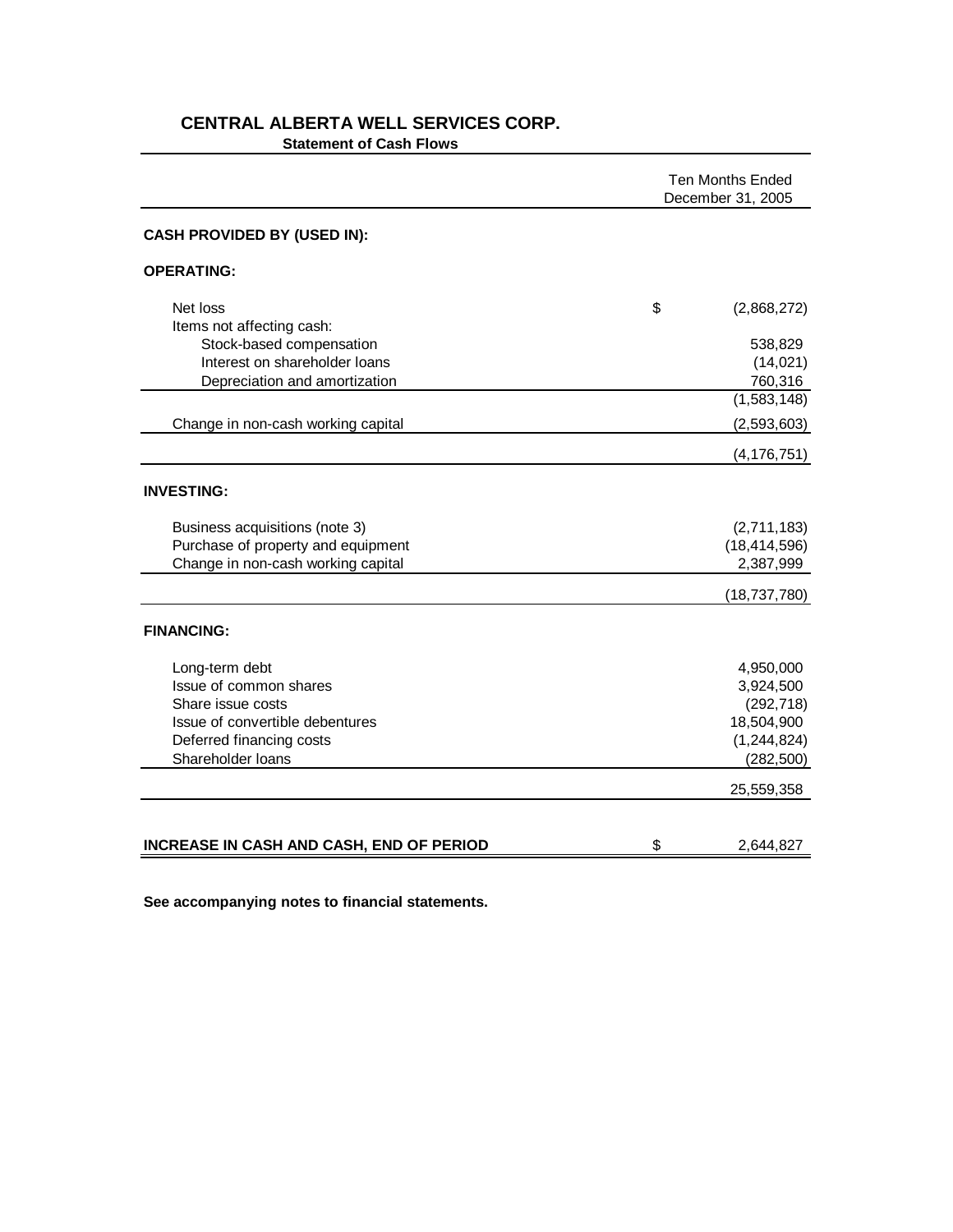#### **1. Description of business**

Central Alberta Well Services Corp. ("CAWS") was incorporated on March 1, 2005 as a private company under the laws of Alberta. Upon incorporation CAWS purchased the operating assets of Cactus Coil Tubing Ltd., consisting primarily of two coil tubing units and related equipment [note 3]. The financial statements include the accounts of the Company as at December 31, 2005 and the results of operations for the ten months from March 1, 2005, the date of incorporation.

CAWS amalgamated with E-quisitions Inc. ("EQ"), an inactive public company, on September 1, 2005, continuing business as Central Alberta Well Services Corp. ("Company"). The amalgamation was accounted for as a reverse take over of EQ by the Company as the former shareholders of CAWS controlled approximately 80% of the outstanding shares following amalgamation. The net assets acquired and liabilities assumed are described in note 3.

Central Alberta Well Services Corp. is an oilfield services company providing production services to oil and gas exploration and development companies throughout the Western Canadian Sedimentary Basin.

### **2. Significant accounting policies**

These financial statements have been prepared by management in accordance with Canadian generally accepted accounting principles. The preparation of financial statements, in conformity with Canadian generally accepted accounting principles, requires management to make estimates and assumptions that affect the reported amounts reported in the financial statements and accompanying notes. Actual results could differ from those estimates. The financial statements have, in management's opinion, been properly prepared within reasonable limits of materiality and the framework of the significant accounting policies summarized below:

a) Inventory:

Inventory is comprised of operating supplies and spare parts and is carried at the lower of average cost and net realizable value.

b) Property and equipment:

Property and equipment are recorded at cost less accumulated depreciation. Depreciation is provided taking into consideration the estimated useful lives of the assets, using the following methods and annual rates:

| Assets                                   | Method             | Rate                   |
|------------------------------------------|--------------------|------------------------|
| Service rigs                             | Unit of production | 24,000 operating hours |
| Coil tubing units                        | Straight-line      | 10 years               |
| Other field equipment                    | Straight-line      | 5 to 10 years          |
| Computer, furniture and office equipment | Straight-line      | 5 years                |

Assets under construction are not depreciated until they are available for use.

c) Deferred financing costs

The costs associated with the issuance of long-term debt are deferred and are being amortized straight-line over the term of the debt.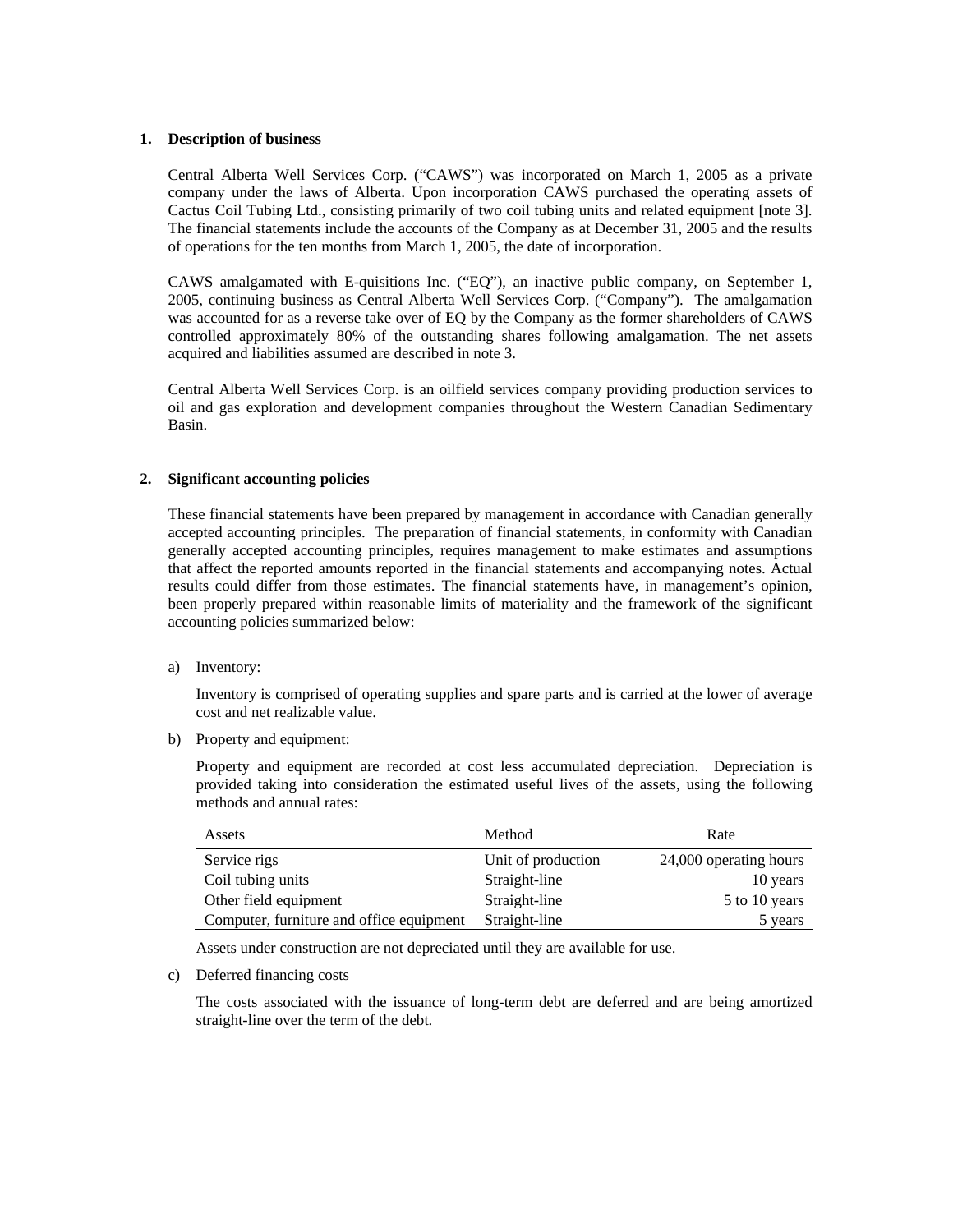d) Goodwill:

Goodwill is the residual amount that results when the purchase price of an acquired business exceeds the sum of the amounts allocated to the identifiable assets acquired, less liabilities assumed, based on their fair values.

Goodwill is not amortized and is tested for impairment annually in the fourth quarter. Any impairment is charged to income in the period in which it is detected.

e) Income taxes

The Company follows the asset and liability method of accounting for income taxes, whereby future income tax assets and liabilities are recognized for the future tax consequences attributable to differences between the carrying value of assets and liabilities and their tax bases. Future tax assets and liabilities are measured using enacted or substantively enacted tax rates expected to apply to taxable income in the years in which those temporary differences are expected to reverse. The effect on future tax assets and liabilities of a change in tax rates is recognized in income in the period that includes the date of enactment or substantive enactment. A valuation allowance is recorded against any future income tax asset if it is more likely than not that the asset will not be realized.

f) Revenue recognition

Revenue is recognized when services are rendered. The Company's services are generally sold based upon contracts with the customer that include fixed or determinable prices based upon daily, hourly or job rates.

g) Per share amounts

Basic per share amounts are calculated using the weighted average number of shares outstanding during the period. Diluted per share amounts are calculated using the treasury stock method whereby the proceeds obtained on exercise of stock options and performance warrants, where market value exceeds exercise price, would be used to purchase common shares at the average price during the period. The weighted average number of shares is then adjusted by the net change.

h) Stock based compensation

The Company has equity incentive plans, which are described in notes 7(c) and 7(d). The fair value of the stock options is calculated at the date of grant using the Black-Scholes option pricing model and the fair value of the performance warrants is measured using the Trinomial Lattice pricing model. The resulting values are recorded as compensation cost over the associated vesting period with an offsetting credit to contributed surplus. Upon exercise, the associated amounts will be reclassified from contributed surplus to share capital. Consideration paid upon exercise of options and performance warrants will be credited to share capital.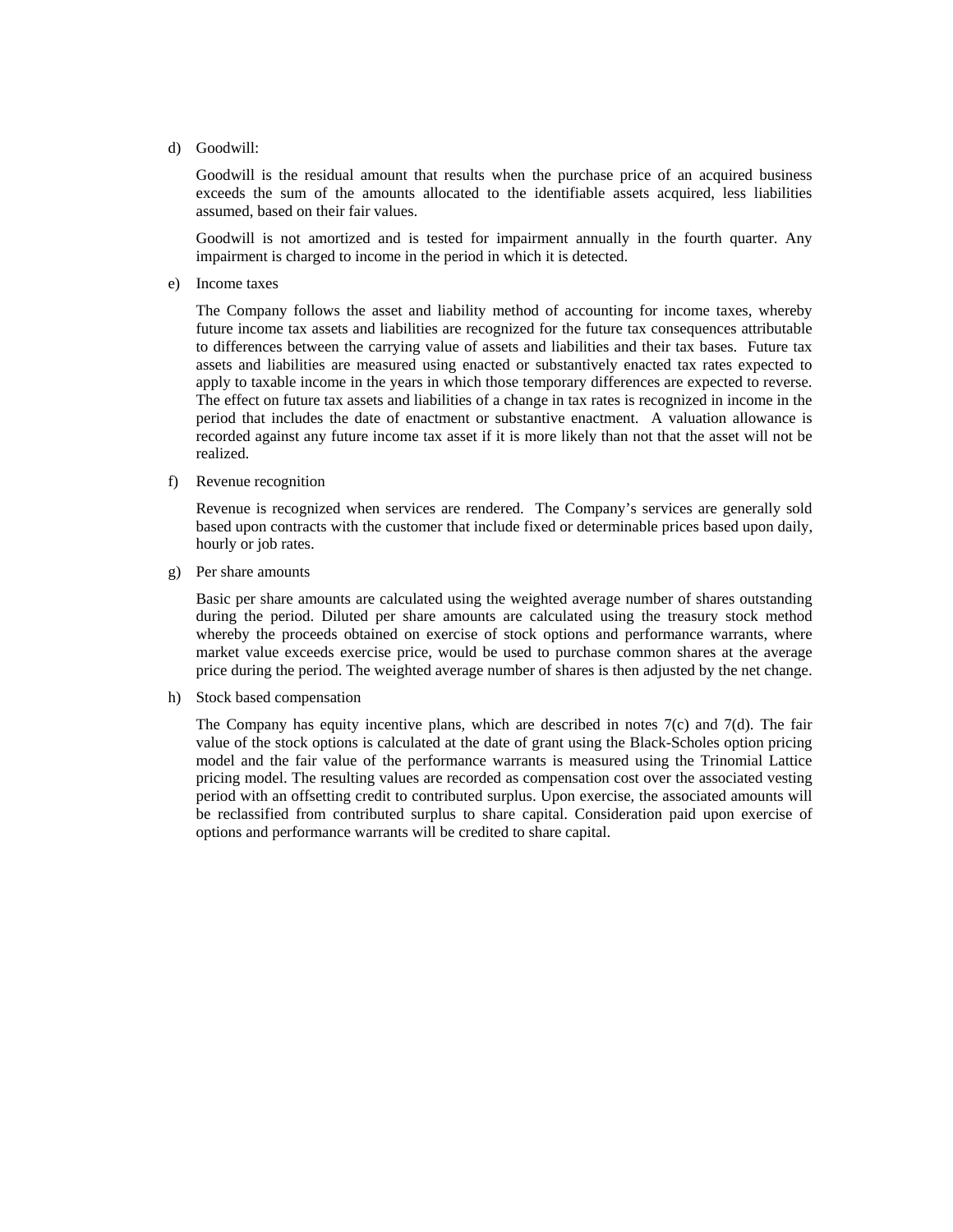#### **3. Business acquisitions**

#### **a) Cactus Coil Tubing Ltd. ("Cactus")**

On March 1, 2005 the Company purchased the operating assets of Cactus Coil Tubing Ltd. for cash consideration of \$2,700,000. The acquisition has been accounted for by the purchase method with the results of operations included from the date of acquisition. The allocation of the purchase price is as follows:

| Net Assets Acquired:        |             |
|-----------------------------|-------------|
| Coiled tubing units         | \$1,980,500 |
| Other field equipment       | 85,500      |
| Inventory                   | 126,000     |
| Goodwill                    | 519,183     |
|                             | \$2,711,183 |
| Consideration:              |             |
| Due on business acquisition | \$2,700,000 |
| <b>Transaction costs</b>    | 11,183      |
|                             | \$2,711,183 |
|                             |             |

### **b) e-Quisitions Inc. ("EQ")**

On September 1, 2005, CAWS was amalgamated with EQ, with the newly formed corporation continuing as Central Alberta Well Services Corp. The amalgamation represented a reverse takeover of EQ, a non-operating public company whose shares had been halted from trading since October 22, 2004, and has been accounted for as a capital transaction. The financial statements on completion of the acquisition represent the continuation of CAWS. CAWS was incorporated on March 1, 2005 and, accordingly, no comparative financial information is presented.

Pursuant to the amalgamation agreement, EQ shareholders received one share of the Company in exchange for each twenty shares of EQ held and CAWS shareholders received one share of the Company for each one share of CAWS held. The net liabilities assumed from EQ are as follows:

| Net liabilities assumed:                 |            |
|------------------------------------------|------------|
| Accounts payable and accrued liabilities | \$147,437  |
| Note payable                             | 100,000    |
|                                          | \$ 247,437 |

The net liability was charged directly to deficit at the time of the acquisition.

The accounts payable and accrued liabilities balance of \$147,437 was paid in full during the third and fourth quarters.

The Company issued 100,000 common shares at \$1 each in settlement of the note payable concurrent with the closing of the reverse takeover.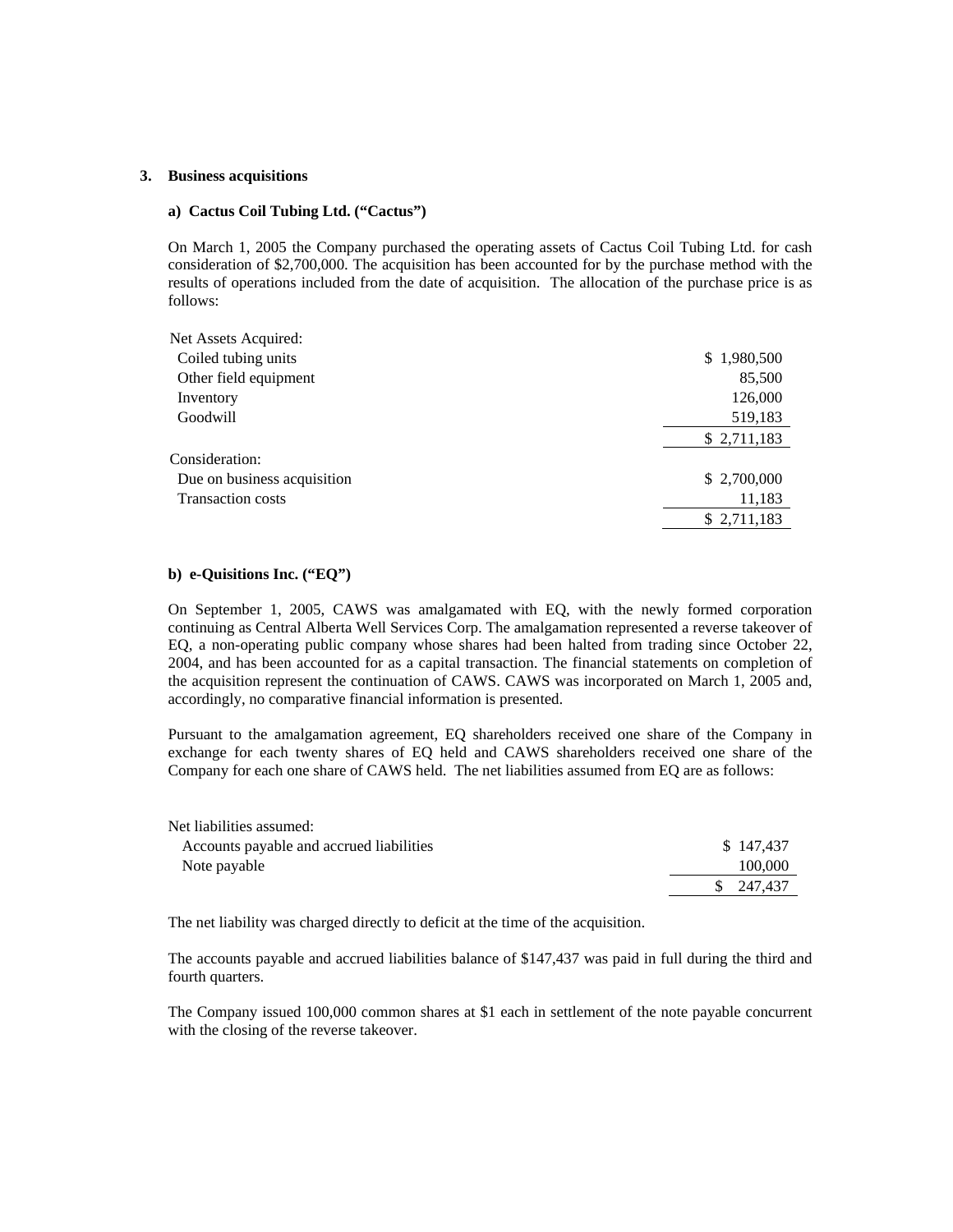### 4. **Property and equipment**

|                                           |                | Accumulated   | <b>Net</b>        |
|-------------------------------------------|----------------|---------------|-------------------|
| As at December 31, 2005                   | Cost           | Depreciation  | <b>Book Value</b> |
|                                           |                |               |                   |
| Service rigs                              | 5,793,145<br>S | 117,801<br>\$ | 5,675,344<br>S    |
| Coil tubing units                         | 3,059,623      | 211,869       | 2,847,754         |
| Other field equipment                     | 6,223,077      | 155,488       | 6,067,589         |
| Computers, furniture and office equipment | 278,457        | 33,321        | 245,136           |
| Assets under construction                 | 5,126,295      |               | 5,126,295         |
|                                           | \$20,480,597   | 518,479       | 19,962,118        |

#### **5. Shareholder loans**

The Company provided loans to certain employees to assist in the purchase of 1,165,000 common shares of the Company. Shareholder loans outstanding as at December 31, 2005 total \$282,500 plus accrued interest of \$14,021. Promissory notes obtained from these shareholders require equal payments of principal of \$70,625 per year over a four-year period, plus interest at 6% calculated semiannually, on the anniversary of the issuance dates. The loans are secured by personal guarantees from the shareholders. The Company holds a security interest in these shares and 50% of the associated shares are being held in trust by the Company until the promissory notes have been paid in full. Market value of these shares at December 31, 2005 was \$2.35 per share.

#### 6. **Long-term debt**

The Company secured a term debt credit facility enabling it to finance 40% of the cost of its manufacturing commitments to a maximum of \$13 million. Interest rates are fixed based on the Government of Canada bond yield plus 3.2%. Repayment terms consist of monthly payments of interest for twelve months followed by 48 equal monthly payments of interest and principal. As at December 31, 2005 the company had drawn \$4,950,000 of this facility with monthly interest payments of \$28,999 to begin January 2006 and monthly payments of interest and principal of \$118,603 to begin January 2007. The debt is secured by a first charge on the equipment and a general security agreement on all assets.

The estimated principal repayments due in each of the next five years are as follows:

| 2006 | S<br>-      |
|------|-------------|
| 2007 | 1,111,000   |
| 2008 | 1,191,000   |
| 2009 | 1,278,000   |
| 2010 | 1,370,000   |
|      | \$4,950,000 |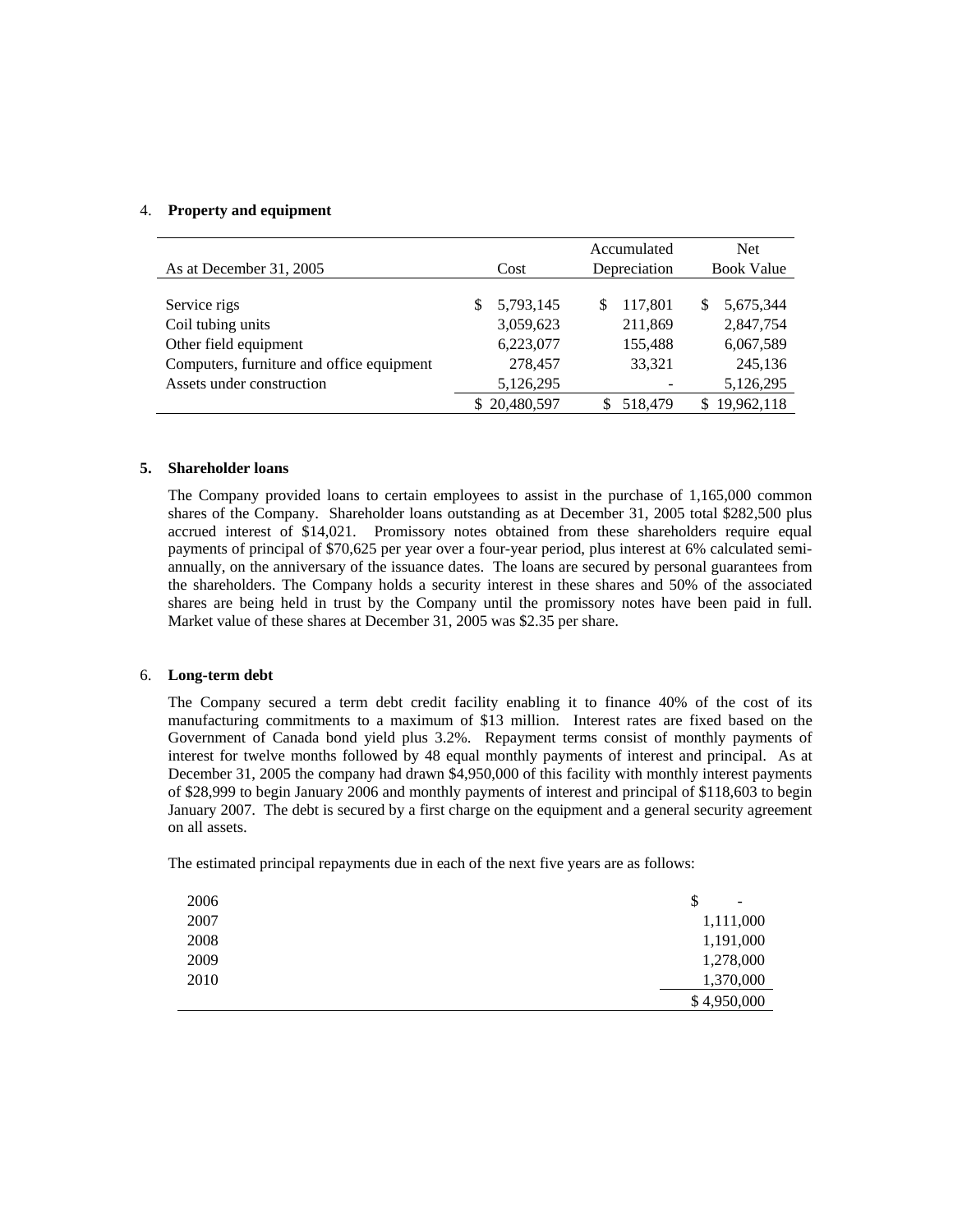## **7. Share capital**

### a) Authorized:

Unlimited number of common shares

b) Issued:

|                                               | Number     | Amount         |
|-----------------------------------------------|------------|----------------|
| Common Shares:                                |            |                |
| Issued on incorporation                       | 1,275,000  | 318,750<br>\$. |
| Issued on private placement                   | 2,500,008  | 1,500,000      |
| Issued on EQ acquisition (note 3)             | 900,000    |                |
| Issued on settlement of note payable (note 3) | 100,000    | 100,000        |
| Issued on short form offering document        | 1,739,130  | 2,000,000      |
| Issued on conversion of debentures            | 20,561,000 | 18,504,900     |
| Issued on exercise of options                 | 5,000      | 5,750          |
| Share issue costs                             |            | (1,257,376)    |
| Balance December 31, 2005                     | 27,080,138 | \$21,172,024   |

On March 1, 2005, CAWS issued 1,275,000 common shares at \$0.25 per share as "seed capital" in exchange for cash of \$27,500 and promissory notes of \$291,250 (note 5). On April 28, 2005 CAWS completed a private placement of 2,500,008 common shares at \$0.60 per share for gross proceeds of \$1,500,000. Issue costs of \$30,890 were netted against the combined proceeds of these transactions.

On September 1, 2005, CAWS completed a reverse take-over of EQ and the two companies were amalgamated to form a new company called Central Alberta Well Services Corp. On amalgamation, 900,000 shares of the Company were issued to shareholders of EQ and 100,000 shares were issued in settlement of certain EQ liabilities. In total, 3,775,008 shares of the Company were issued to the shareholders of CAWS.

On September 8, 2005 the Company completed a Short Form Offering, issuing 1,739,130 shares at a price of \$1.15 each for gross proceeds of \$2.0 million, less commission, legal costs and other placement costs of \$212,885.

During May and June 2005, the Company issued \$18,504,900 of unsecured subordinated convertible debentures bearing interest at  $10\%$  payable semi-annually on June  $30<sup>th</sup>$  and December 31<sup>st</sup>. From September to November 2005, \$11,995,200 of these debentures were converted into 13,328,000 common shares of the Company at the option of the holders at a conversion price of \$0.90 per common share. In December 2005 the Company forced conversion of the remaining \$6,509,700 debentures into 7,233,000 common shares at the conversion price of \$0.90 per share. Accretion charges of \$387,912 that were expensed in the second and third quarters to increase the debt component of the debentures to the face value over the term to maturity were reversed in the fourth quarter on conversion. Based on the relative proportion of financing costs related to the equity component of the debentures, \$964,659 of these financing costs were allocated to equity and \$241,165 were deferred and fully amortized by December when the conversion was completed. Legal and other issue costs relating to the conversion of the debentures to common shares of \$48,942 were netted against the share capital.

#### c) Performance warrants

The Company issued 3,600,000 performance warrants on April 28, 2005 to certain of its directors and officers with a term of five years. The warrants are exercisable into shares of the Company at a price of \$1.00 per share after the warrants vest. Vesting of the warrants was conditional upon the weighted average trading price of the Company's common shares being above specified levels for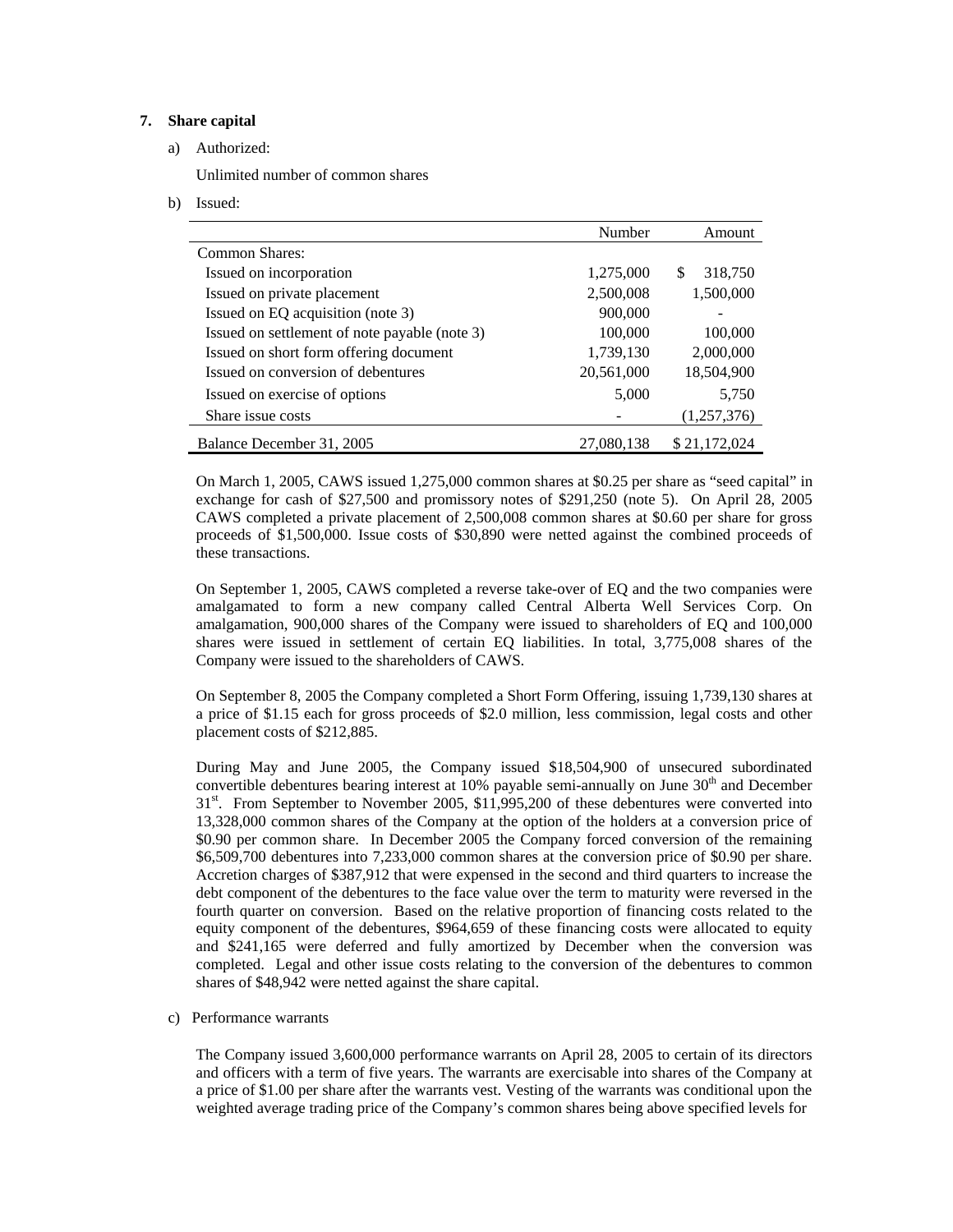#### c) Performance warrants (continued)

20 consecutive trading days. One-third of the warrants vested at a stock price above \$1.50, onethird at a stock price of above \$2.00 and the last third vested when the average stock price exceeded \$2.50 per share. Of these warrants, 2,936,850 are subject to an escrow agreement, whereby, subject to the above vesting conditions, 10% of the warrants were released upon issuance and 15% of the balance are releasable every six months for three years.

|                                  | Ten Months Ended December 31, 2005 |          |               |  |
|----------------------------------|------------------------------------|----------|---------------|--|
|                                  | Number of                          |          |               |  |
|                                  | Performance                        | Weighted |               |  |
|                                  | Warrants                           |          | Average Price |  |
|                                  |                                    |          |               |  |
| Outstanding, beginning of period |                                    | S        |               |  |
| Granted during period            | 3,600,000                          |          | 1.00          |  |
| Outstanding, end of period       | 3,600,000                          | S        | 1.00          |  |

The fair value of the performance warrants was estimated as at the grant date using the Trinomial Lattice pricing model. The Company recognized compensation expense for the performance warrants based upon the following assumptions:

| Risk free rate of return | 3.40% |
|--------------------------|-------|
| Expected life (years)    |       |
| Volatility               | 50%   |
| Dividend vield           | $0\%$ |
| Employee exit rate       | 0%    |

During the fourth quarter, the vesting conditions for the performance warrants were met for 100% of the warrants. Compensation expense and contributed surplus of \$54,000 relating to the performance warrants was recorded for the period ended December 31, 2005.

#### d) Stock option plan

During the third quarter the Company established a stock option plan to provide directors, officers, employees and consultants with the opportunity to participate in its growth and development. As at December 31, 2005, 1,445,000 options were outstanding at exercise prices between \$1.15 and \$2.50 per share. The options expire from September 1, 2010 to November 28, 2010. One third of the options vested upon issuance and the balance vest in equal amounts on each anniversary over the next two years. At December 31, 2005, 483,333 options were exercisable.

|                                  | Ten Months Ended December 31, 2005 |          |               |  |
|----------------------------------|------------------------------------|----------|---------------|--|
|                                  | Number of                          | Weighted |               |  |
|                                  | Options                            |          | Average Price |  |
|                                  |                                    |          |               |  |
| Outstanding, beginning of period |                                    | S        |               |  |
| Granted during period            | 1,450,000                          |          | 1.79          |  |
| Exercised during period          | (5,000)                            |          | (1.15)        |  |
| Outstanding, end of period       | 1,445,000                          |          | 1.80          |  |

The fair value of the options granted was estimated as at the grant date using the Black-Scholes option pricing model. The Company recognized compensation expense for these stock options based upon the following assumptions: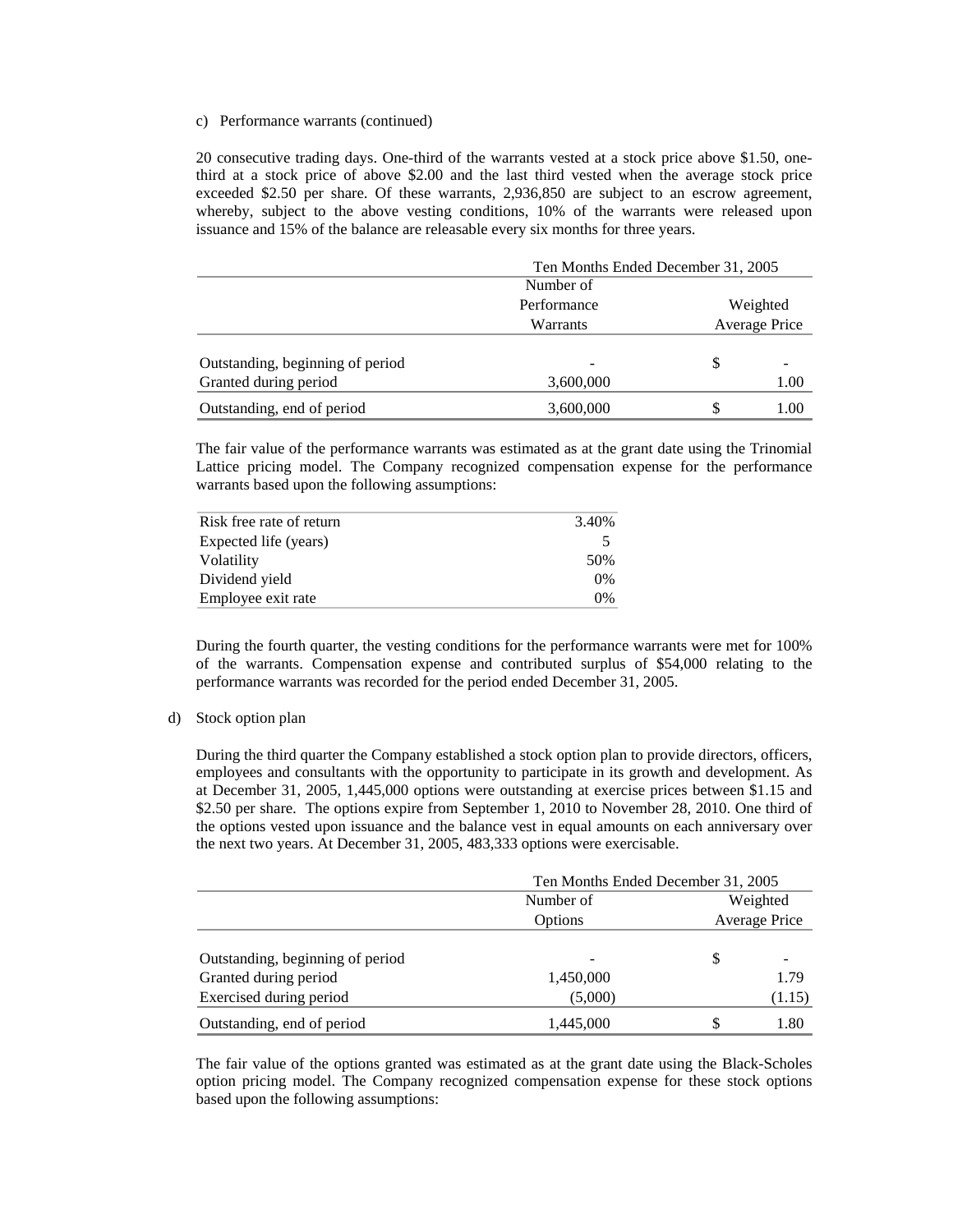| Risk free rate of return | 3.71% |
|--------------------------|-------|
| Expected life (years)    |       |
| Volatility               | .50%  |
| Dividend vield           | $0\%$ |

Compensation expense and contributed surplus of \$484,829 relating to the stock options was recorded for the period ended December 31, 2005.

### e) Basic and diluted loss per share

|                                                                                                                                                       | <b>Ten Months Ended</b> |                                                  |   |               |
|-------------------------------------------------------------------------------------------------------------------------------------------------------|-------------------------|--------------------------------------------------|---|---------------|
|                                                                                                                                                       | December 31, 2005       |                                                  |   |               |
|                                                                                                                                                       |                         |                                                  |   | Per Share     |
|                                                                                                                                                       | Net Loss                | <b>Shares</b>                                    |   | <b>Amount</b> |
| Basic and diluted loss per share                                                                                                                      | \$(2,868,272)           | 8,480,388                                        | S | (0.34)        |
| Items excluded from diluted loss per<br>share as the effect would be anti-dilutive<br>Stock options<br>Convertible debentures<br>Performance warrants |                         | 167,860<br>10,229,415<br>1,743,529<br>12.140.804 |   |               |

#### **8. Income taxes**

The provision for income taxes differs from the amount obtained by applying the combined Federal and Provincial income tax rate of 33.62% to the loss before income taxes. The difference relates to the following items:

| Income taxes (recovery) at combined federal and provincial rates | (964,313) |
|------------------------------------------------------------------|-----------|
|                                                                  |           |
| Tax effect of                                                    |           |
| Non-deductible expenses                                          | 186,434   |
| Valuation allowance                                              | 777,879   |
|                                                                  |           |

Significant components of the Company's future income tax assets at period end are as follows:

| Future income tax assets (liabilities)   |    |             |
|------------------------------------------|----|-------------|
| <b>Operating losses</b>                  |    | 1,210,727   |
| Share issue and deferred financing costs |    | 417,363     |
| Property and equipment                   |    | (422, 359)  |
| Goodwill                                 |    | (5,121)     |
|                                          |    | 1,200,610   |
| Valuation allowance                      |    | (1,200,610) |
|                                          | -S |             |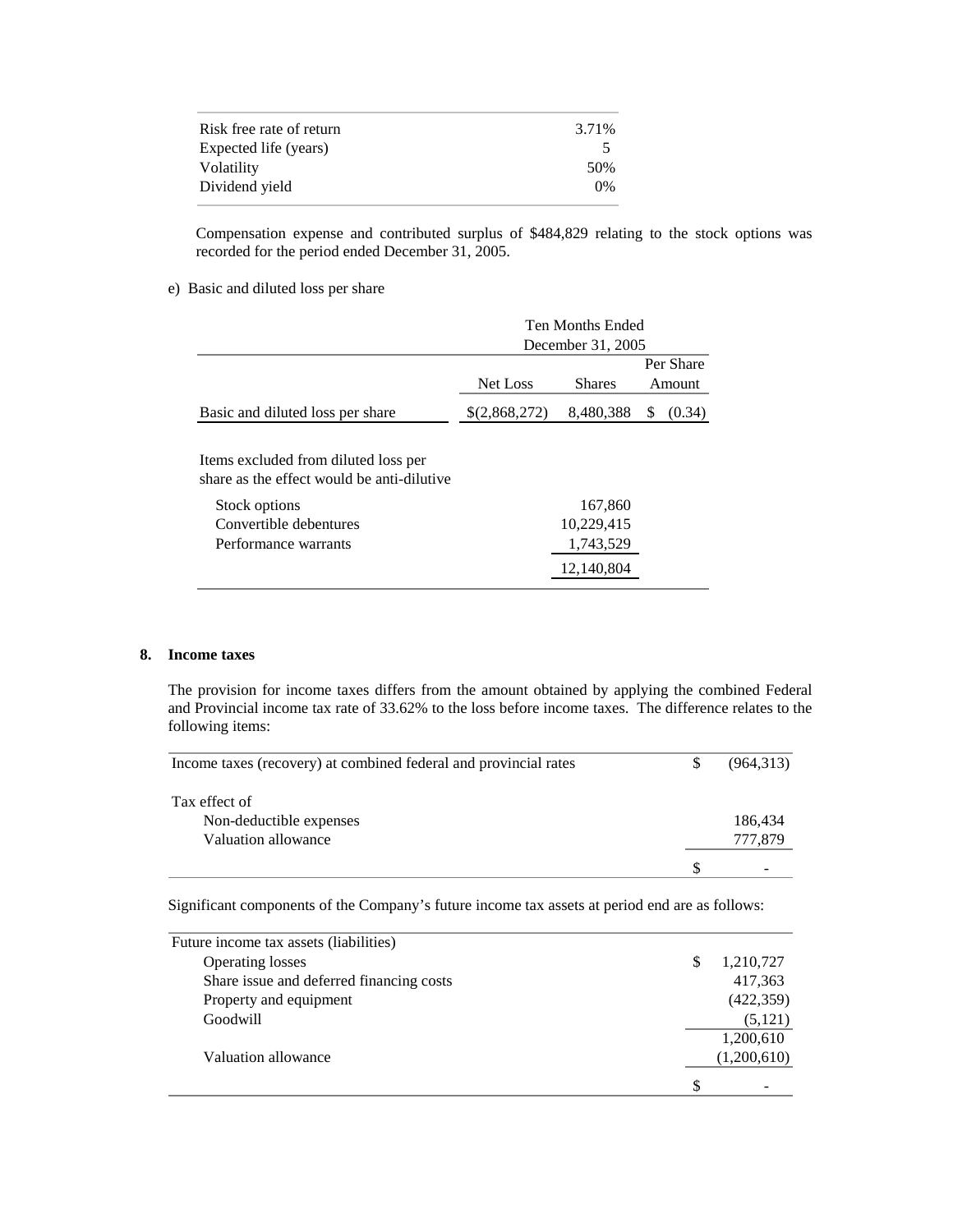The operating losses included in the future income tax assets are available for carryforward for tax purposes to apply against future taxable income until 2015 when any unused balance will expire.

#### **9. Commitments**

a) The Company is committed to rent payments for office and yard space through to 2010 as follows:

|      | Amount     |
|------|------------|
| 2006 | \$ 204,363 |
| 2007 | 173,741    |
| 2008 | 158,913    |
| 2009 | 154,080    |
| 2010 | 38,520     |
|      | \$729,617  |

- b) During April 2005 the Company entered into a master equipment supply agreement for the manufacture and supply of service rigs, coiled tubing units, boilers and other related equipment. As at December 31, 2005 the Company had advanced \$15,472,561 of construction deposits pursuant to this agreement, less \$12,762,509 applied on receipt of equipment and \$1,847,705 applied as deposits to other companies involved in the manufacture and supply of coiled tubing units, boilers and other related equipment. The Company is committed to providing \$29,574,916 to June 2006 relating to the 2006 capital equipment schedule.
- c) The Company is bound by an Irrevocable Letter of Guarantee for \$20,000, pursuant to a product supply arrangement. The guarantee expires on May 6, 2006, subject to 30 days prior notice. In the absence of such notice it renews annually in one-year increments.

#### **10. Related party transactions**

Pursuant to the master supply agreement, the Company engaged in a number of transactions to purchase capital assets from a company controlled by one of its directors. The transactions occurred in the regular course of the Company's activities and are recorded at the exchange amounts, which is the amount of consideration established and agreed to by the related parties.

|                                                             | As At December<br>31, 2005 |                       |
|-------------------------------------------------------------|----------------------------|-----------------------|
| Purchases of capital equipment<br>Assets under construction | S                          | 12,576,797<br>658,996 |
|                                                             |                            | 13,235,793            |
| Amounts in accounts payable                                 | S                          | 2,246,018             |

#### **11. Financial instruments**

a) Fair value of financial assets

The Company's financial instruments recognized on the balance sheet include cash, accounts receivable, accounts payable and accrued liabilities. The fair value of these instruments approximates their carrying amounts fair value due to their short-term nature.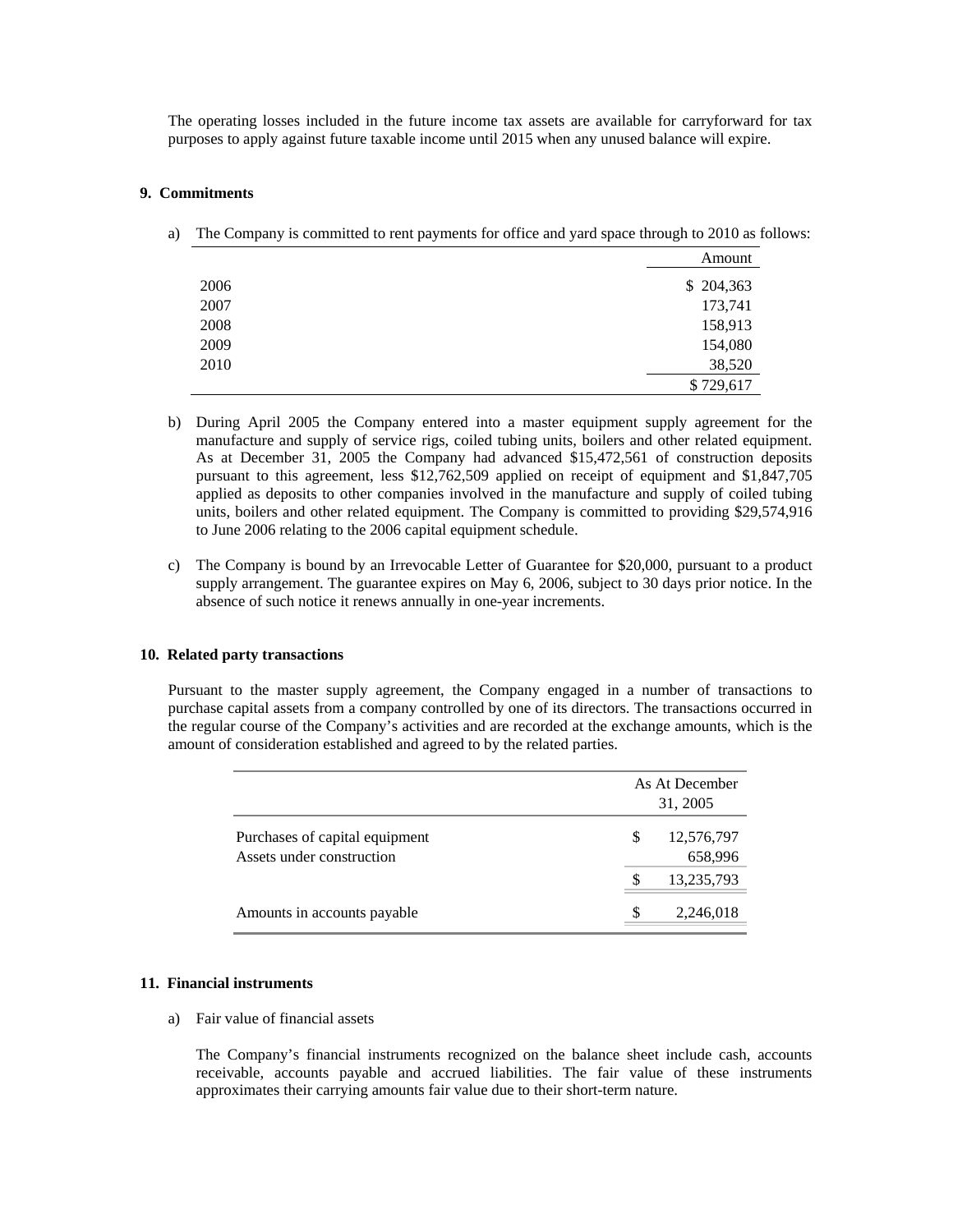#### b) Credit risk

A significant portion of the Company's accounts receivable and revenue is from a small number of customers within the oil and gas industry. Management periodically assesses the credit worthiness of it customers and views the credit risk on its accounts receivable as normal for its industry.

c) Interest rate risk

The Company manages its exposure to interest rate fluctuations through the issuance of fixed rate borrowings. As at December 31, 2005 all of the Company's debt was subject to fixed interest rates.

# **12: Supplementary cash flow information**

|                                                                         |    | Ten Months Ended<br>December 31, 2005 |  |
|-------------------------------------------------------------------------|----|---------------------------------------|--|
| Interest paid (inclusive of convertible debenture)<br>Interest received | \$ | (895, 188)<br>100,328                 |  |
| Changes in non-cash working capital                                     |    |                                       |  |
| Accounts receivable                                                     | \$ | (3,263,105)                           |  |
| Inventory                                                               |    | (163, 630)                            |  |
| Prepaid expenses and deposits                                           |    | (160,088)                             |  |
| Accounts payable and accrued liabilities                                |    | 993,220                               |  |
|                                                                         | \$ | (2,593,603)                           |  |
| Accounts payable and accrued liabilities (property $\&$ equipment)      | S. | 2,635,436                             |  |
| Net liabilities assumed (adjustment to deficit on reverse takeover)     |    | (247, 437)                            |  |
|                                                                         |    | 2,387,999                             |  |

#### **13. Significant Customers**

During the ten month period ended December 31, 2005, sales to three customers accounted for approximately 70% of total sales. At December 31, 2005 accounts receivable for these customers amounted to approximately 78% of total accounts receivable.

### **14. Subsequent events**

#### a) Acquisitions

On March 31, 2006, the Company acquired 100% of the issued and outstanding shares of SSI Special Services Ltd. for total consideration of \$18 million, consisting of \$4 million of cash and 8 million shares of Central Alberta Well Services.

On March 31, 2006, the Company acquired 100% of the issued and outstanding shares of Precise Energy Services Ltd. for total consideration of \$4,638,000, consisting of 2,507,027 shares of Central Alberta Well Services.